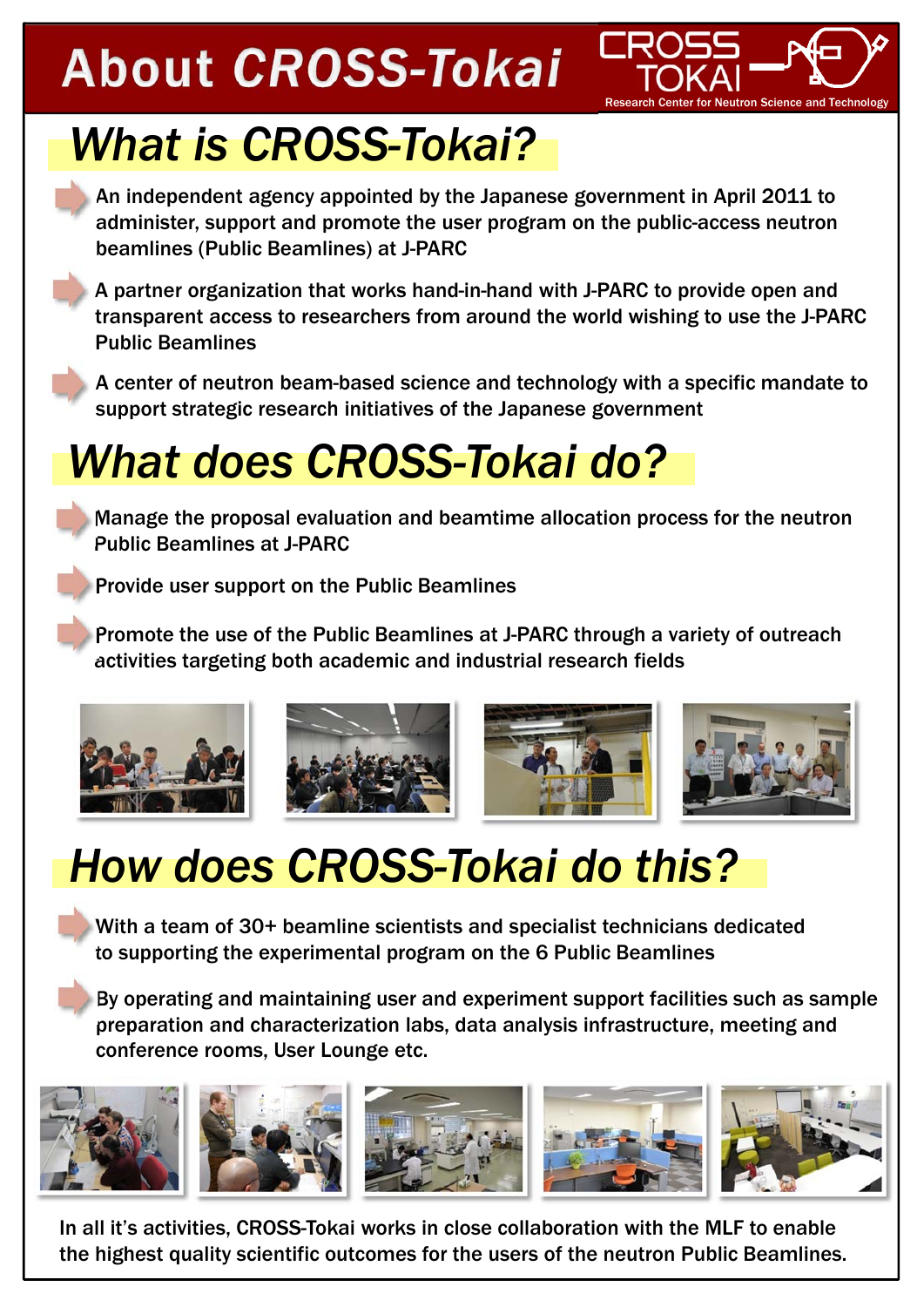# **The Public Beamlines** at J-PARC



www.cross-tokai.jp

E: user\_question@cross.or.jp T: +81-29-219-5300 F: +81-29-219-5311

ROSS TOKAI Comprehensive Research Organization for Science and Society<br>Research Center for Neutron Science and Technology